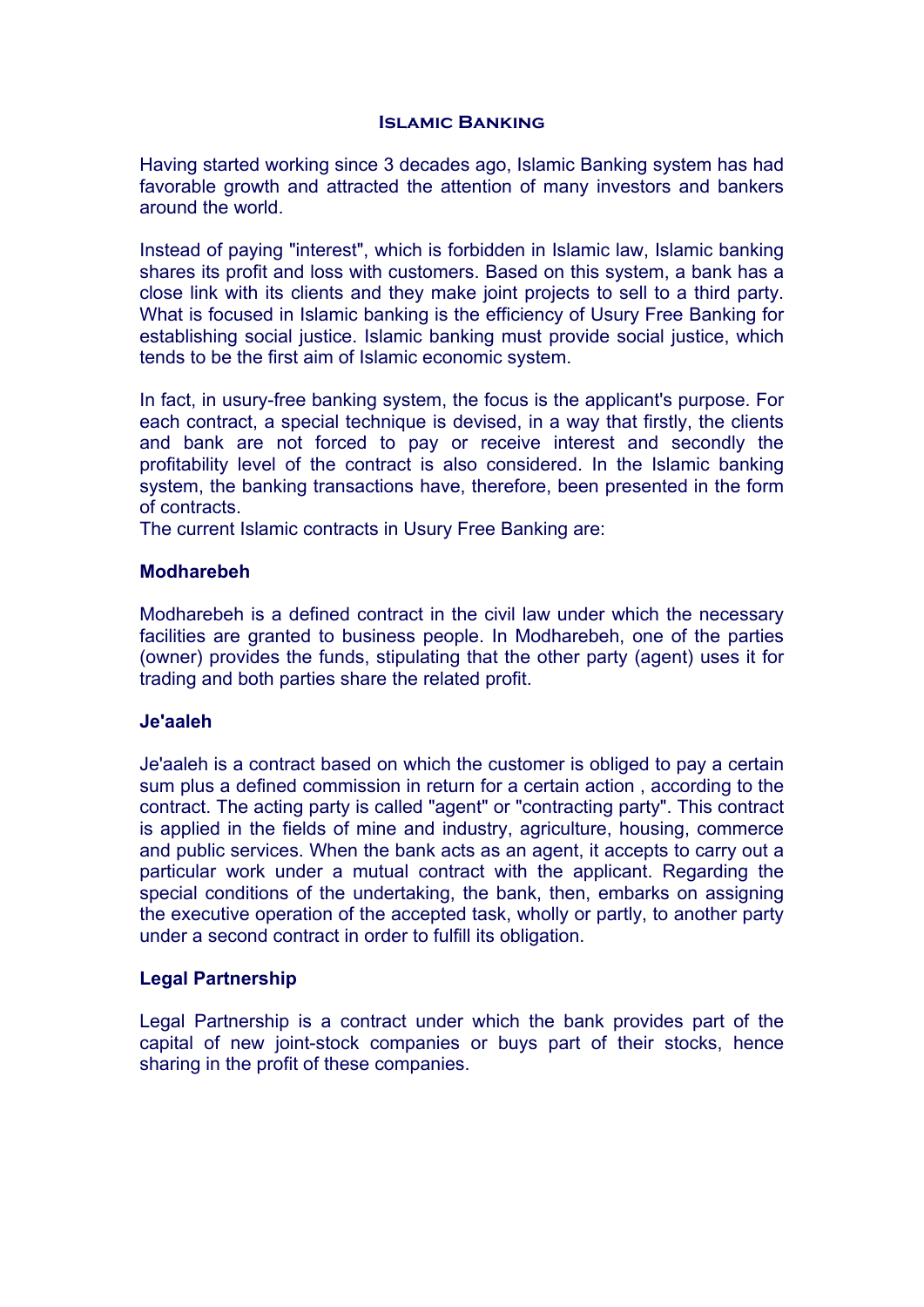# **Civil Partnership**

Civil Partnership is a contract under which facilities for the development of productive, commercial and service activities are provided. This contract is the combination of legal or natural persons' shares in cash or kind and in common for profit making as per the contract. Regarding their applicability, the applicants can take advantage of these facilities.

To conduct this transaction, purpose of transaction, necessary capital for partnership, collaterals, the goods price, approximate expenses, total price, selling price and selling method, and profit sharing ratio of bank to applicant should be indicated.

# **Installment Sale**

A contract under which the bank delivers goods to the customer at a set price, a part or whole of the value would be received on predetermined maturity through equal or unequal installments.

# **Qardh Al Hassaneh**

Under this contract, the bank as a lender pays a specific amount to legal or natural persons as the borrower as per specified regulations. The borrower's repayment obligation is equal to the received amount plus its commission.

The portion of each bank to grant Qardh Al Hassane, the maximum payable amount (facilities) to each applicant, and the commissions are annually specified by Central Bank of Iran.

# **Mozare'eh**

Under Mozare'eh contract, the Bank gives a farmland to the customer for a specified duration. The customer works on the land and related profits are shared.

# **Lease to Own**

Under this contract, it is agreed that the lessee, if complying with the terms of the contract, will obtain the ownership of the leased upon completion of the contract.

# **Salaf**

Salaf is forward purchasing of produced goods for specific amount. According to Usury Free Law and to partly provide the working capital of production units, banks purchase the goods produced by the customer as per their request whether the owner is natural or legal.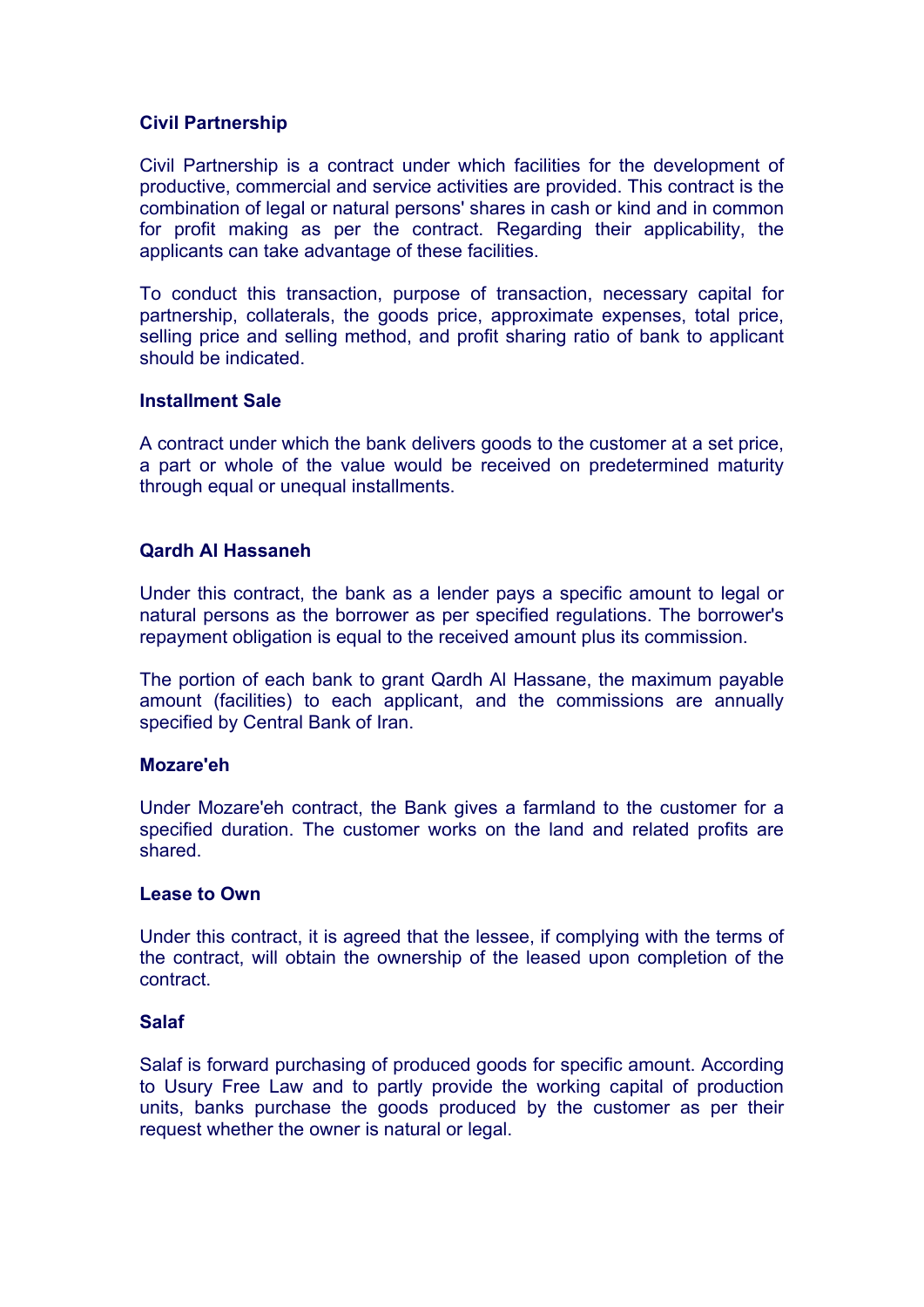Banks are allowed to purchase the goods, which are produced solely by the units, cannot be easily spoiled and can be quickly traded.

# **Discounting**

According to the discounting contract, banks discount the documents and drafts of production, trade and service units.

#### **Mosaghat**

Mosaghat is a contract between a garden owner and another party who receives some of the product in return for maintaining and harvesting the garden.

# **Strategic Planning in BSI**

Strategic management, the art and science of planning, execution and evaluation of systematic and idealistic decisions is a multiple task, which enable an organization to achieve its long-term goals. Strategic Management process consists of three stages: planning strategies, executing the regulated strategies and evaluating the plans. Planning strategies is defined as determining the mission of organization and identifying the factors, which threaten the organization at an external setting or creating new opportunities. Identifying the strong and weak points within an organization and setting longterm goals, considering various strategies and selecting specific strategies regarding the government policies for ever-increasing interaction with global markets and intention for joining in the World Trade Organization (WTO) have all necessitated strategic management for the bank survival in order to move towards the competitive business atmosphere.

# **The Bank Strategic Goals**

- Designating the long-term horizons and role of the organization
- Designating the bank mission
- Analyzing the organization to show its internal strong and weak points
- Evaluating the external environment of organization in a competitive industrial atmosphere
- Recognizing the practical alternatives, which are assessed in coordination with the facilities and mission of the organization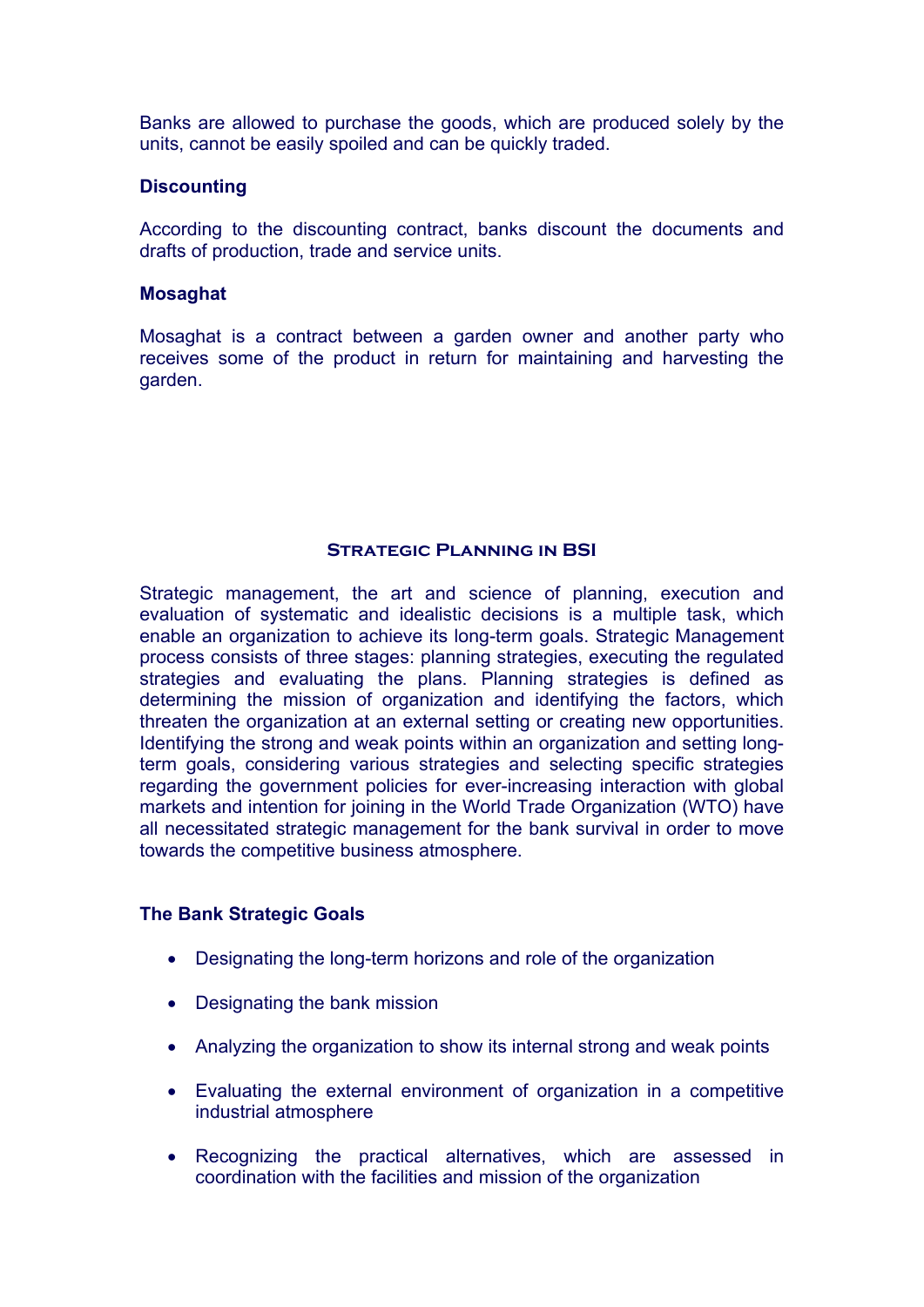- Selecting a set of long-term goals and basic strategies essential to attain a favorite choice
- Establishing yearly goals and short-term strategies compatible with long-term goals and the main strategy
- Preparing operational plans based on resource allocation with an emphasis on the coordination among the staff activities, organizational structure, technologies and other related factors
- Evaluating the success of strategic process as a feedback for the future decisions

#### **The bank strategic plan consists of:**

- Human Resources Management development
- The bank quota in the market
- Increase in profitability
- Increase in efficiency

One of the ongoing projects since the end of March 2007 in BSI is the Management and Market Divisions Project, which consists of the followings:

1. The Customers' Satisfaction Assessment Plan

2. Classifying the Iranian banking services market for BSI based on the principal goals of the bank

3. Analyzing the strategy of employing the customer relationship management system and designing a pattern for evaluating the contractors and software for Customer Relationship Management (CRM)

#### **Mission and objectives of the bank**

- Planning for management and market research project and preparing its comprehensive methodology
- Setting the objectives and missions of CRM
- Preparing a strategic pattern for CRM analysis
- Interviewing and collecting information, project analysis and concluding
- Projects to enhance BSI efficiency in 2007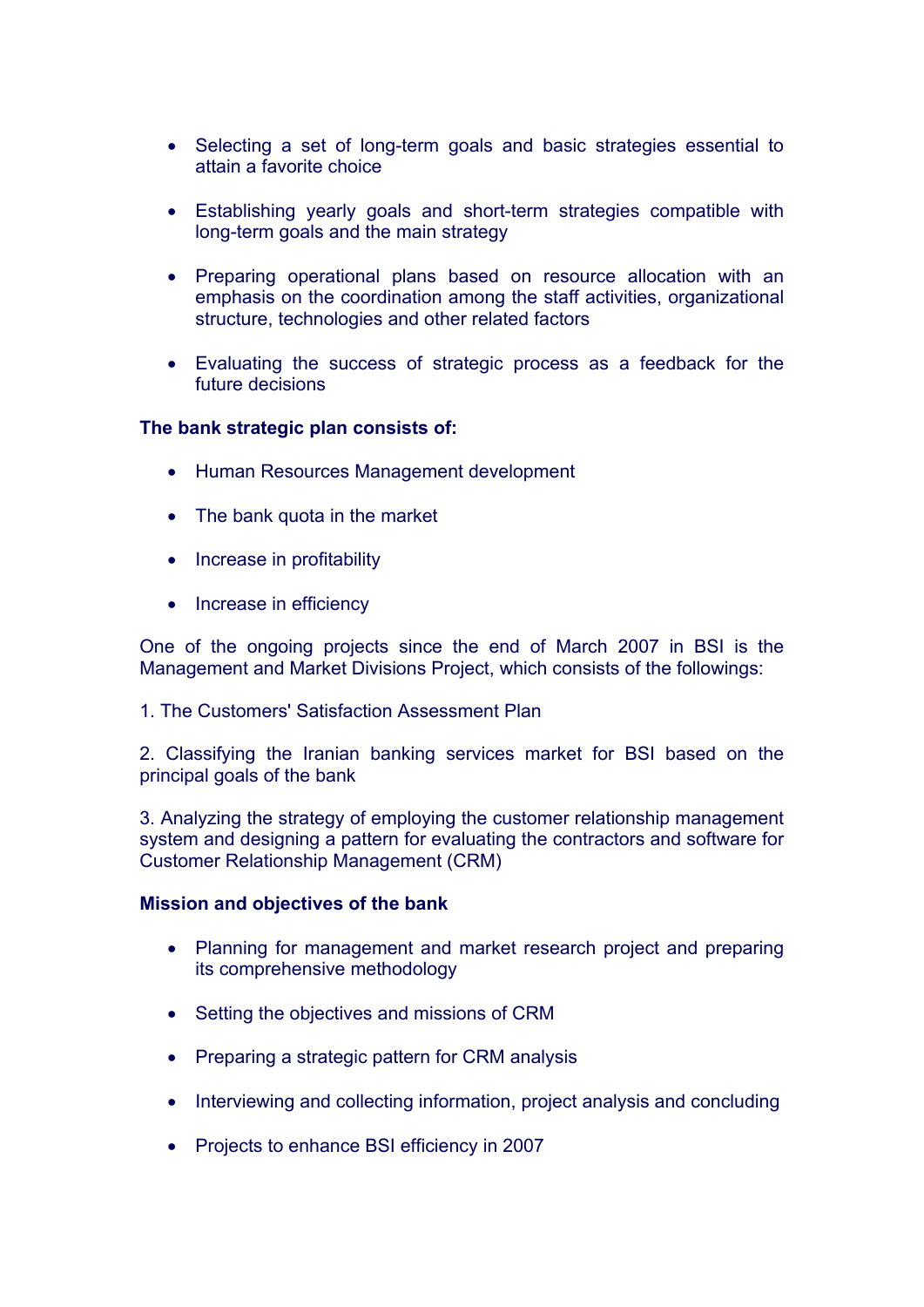In order to increase the efficiency in BSI, Business process Re-engineering Project is now under operation. In this project, fundamental rethinking and basic redesigning of the processes are taken into consideration to achieve a remarkable improvement in the significant functional criteria such as cost, quality, speed and service. This project includes:

- 1. Recognizing and analyzing the status quo
- 2. Patterning and optimizing
- 3. Process engineering and preparing
- 4. Developing the processes and evaluating the impacts of their improvement
- 5. Standardizing the processes.

# **History**

Banking in Iran began in the early 1921 due to economic and political necessities. The founders of Bank Saderat Iran (BSI), for the very first time in the country, decided to establish a bank on a customer-oriented basis to raise maximum amount of liquidity and boost economic prosperity. Bank Saderat Iran was, then, established around the middle of 1952 with Rials 20 millions in share capital- 50% of which was paid in cash- as a private bank and a jointstock company and launched its operation on November 13, 1952 with a staff of thirteen.

BSI initial goals included granting banking facilities to clients, developing a widespread banking network across the country, attracting internal investments and savings- no matter how little they may be, and investment in almost all economic activities.

From early on, BSI considered "innovation in presenting the bank's products and services and respect for clients" as an essential principle and managed to attract a great amount of liquidity in a short period of time and, more importantly, to reconcile people to banking system by fulfilling its chosen mottos i.e. "BSI at people's service" and "customer is always right".

After the Islamic Revolution in Iran (1979), BSI was nationalized after passing a bill by Parliament of Islamic Republic of Iran on May 28, 1979 and became a commercial state bank.